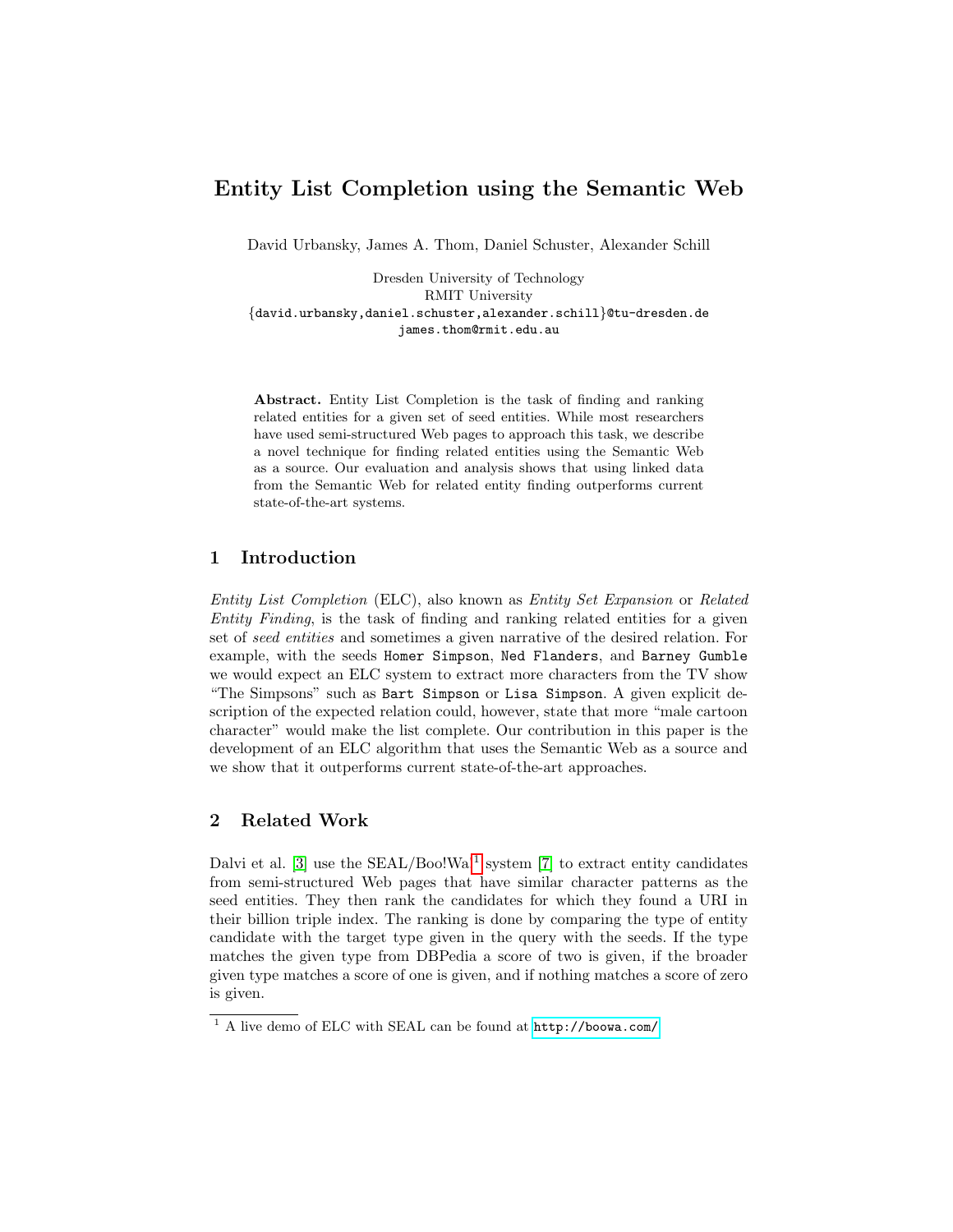Google Sets<sup>[\[1\]](#page-7-2)</sup> is another example of a Web-based set expansion technique<sup>[2](#page-1-0)</sup>. Similarly to Boo!Wa! [\[3\]](#page-7-0), it uses HTML patterns around the seeds to find similar entities.

As of this writing, there are very few related works pursuing the ELC task on the Semantic Web. One such system is "RelFinder" [\[6,](#page-7-3) [5\]](#page-7-4), which takes a few seeds from DBpedia and visually shows relations among them. They use a distance measure based on the connection path length between the entities - a variant of Dijkstra's shortest path algorithm [\[4\]](#page-7-5). The fewer hops one has to take to arrive at another node, the more likely it is to be related.

More related to our work, Balog et al. [\[2\]](#page-7-6) use a Semantic Web crawl to answer queries from the entity finding task. For each seed entity, given relation, and target entity type, they search for entities that match that relation. Their first approach is a simple SPARQL query that returns all entities which are either subject or object in at least one triple with the source entity and are of the target type. Their second approach relies on an exhaustive search following all links from the source entity to the target type. All instances that are on the path are considered to be entities fulfilling the given relation. While there is extensive research on the ELC task using semi-structured HTML pages from the Visible Web, researchers have just begun employing the Semantic Web for the ELC task. Their results, however, have not yet been compared existing work. We will try to close this gap by crafting an entity extraction technique which works on interlinked data of the Web of Data comparing it to state-of-the-art approaches that do not use the Linked Open Data (LOD) cloud.

### 3 SWELC: Semantic Web Entity List Completion

Information on the Semantic Web is structured and often contains semantics which should make it easy for machines to read and process the data. However, the information is highly distributed over thousands of Web pages. The Semantic Web contains a few major sources such as DBpedia and Freebase, but every Web page containing RDFa, for example, provides more triples for the Web of Data. In the conception of the algorithm, we assume that there is an index<sup>[3](#page-1-1)</sup> or triple store that aggregated triples from many different sources. We then use this index as the single query point, removing the need to work with distributed data.

### 3.1 Detecting Ontology Concepts using Seed Entities

Fig. [1](#page-2-0) shows the first step of SWELC in greater detail.

We will demonstrate the process with an example:  $concept = Actor$ ,  $SeedSet =$ {"Jim Carrey", "Josh Brolin"}. First, we search the index for URIs with information about these seeds. From the result list we now need to find the URI

<span id="page-1-0"></span><sup>2</sup> Google Sets has gone offline in the time of writing this paper, it was available at <http://labs.google.com/sets>

<span id="page-1-1"></span><sup>&</sup>lt;sup>3</sup> In our later experiments we use <http://sindice.com> and an index over the Billion Triple Challenge 2011 corpus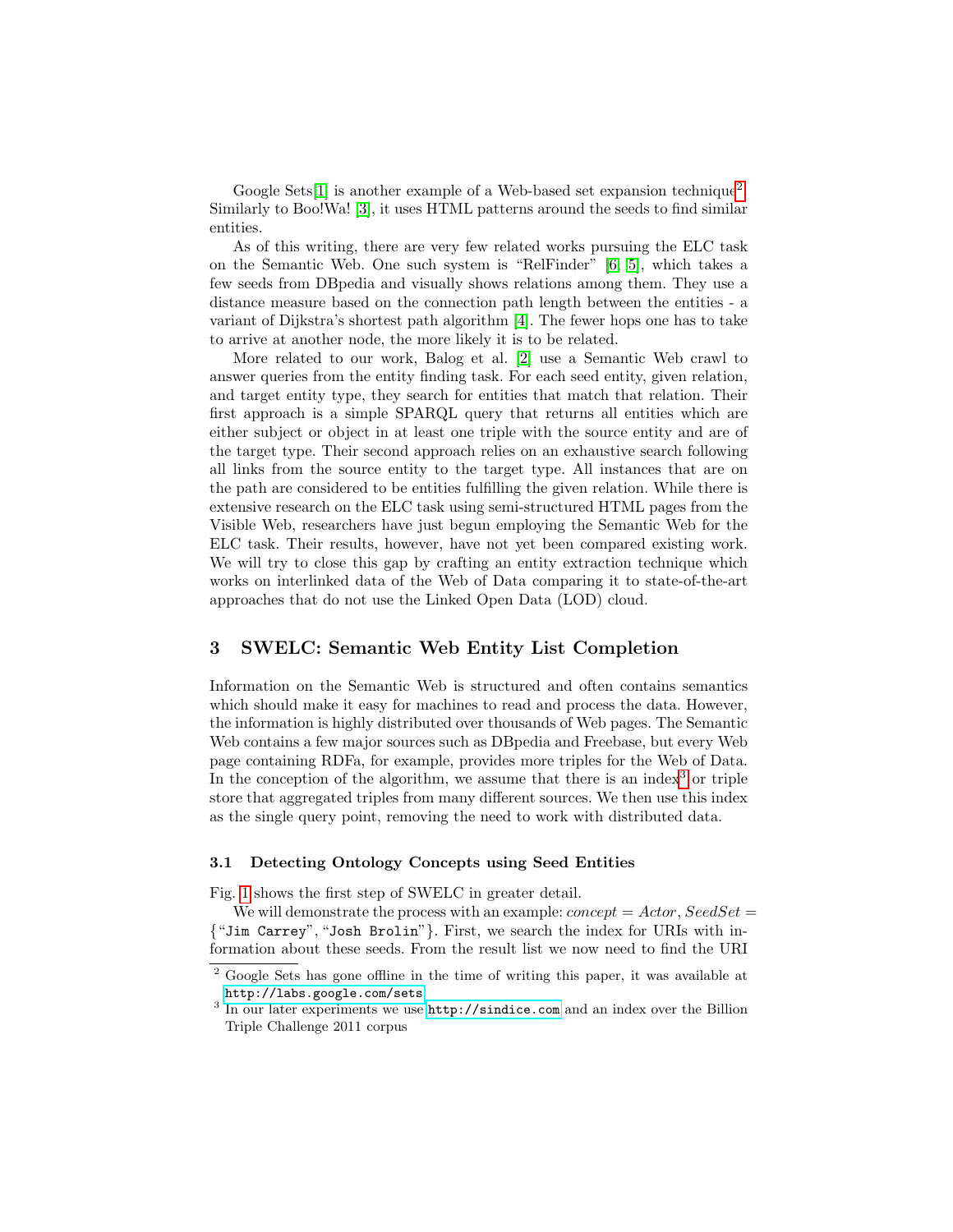

<span id="page-2-0"></span>Fig. 1. The concept URI detection process of the Semantic Web Entity Extractor

which most likely is about the seed entity (Fig. [1b](#page-2-0)-d). We do this by detecting the label of the subject that is described by the URI (see Section [3.2\)](#page-4-0). Only if the label matches our seed entity name exactly, do we take the URI as the subject and query the index for all triples that belong to that subject (Fig. [1c](#page-2-0)).

In our example we might have found that the URI that matches our seed "Jim Carrey" is http://rdf.freebase.com/ns/en.jim\_carrey. We then retrieved the following predicates (p) and objects (o) for this URI (subject):

- p: <http://rdf.freebase.com/ns/film.actor.film>
- o: <http://rdf.freebase.com/ns/m.0jykww>
- p: <http://www.w3.org/1999/02/22-rdf-syntax-ns#type>
- o: <http://rdf.freebase.com/ns/film.actor>
- p: <http://www.w3.org/1999/02/22-rdf-syntax-ns#type>
- o: <http://rdf.freebase.com/ns/award.award\_nominee>
- p: <http://www.w3.org/1999/02/22-rdf-syntax-ns#type>
- o: <http://rdf.freebase.com/ns/people.person>

In the next step, we must determine the type of our seed. To ascertain which type an entity belongs to, different vocabularies can be used. We want the algorithm to extract from arbitrary ontologies and use only the following ontologyindependent predicates in the  $Type Predicteset:$ 

- p: http://www.w3.org/1999/02/22-rdf-syntax-ns#type
- p: http://www.w3.org/2004/02/skos/core#subject
- p: http://purl.org/dc/terms/subject

After filtering the first triple set to only contain triples with a predicate which is element of  $Type Predicteset$ , we are left with the following URIs (o) as type candidates:

- o: <http://rdf.freebase.com/ns/film.actor>
- o: <http://rdf.freebase.com/ns/award.award\_nominee>
- o: <http://rdf.freebase.com/ns/people.person>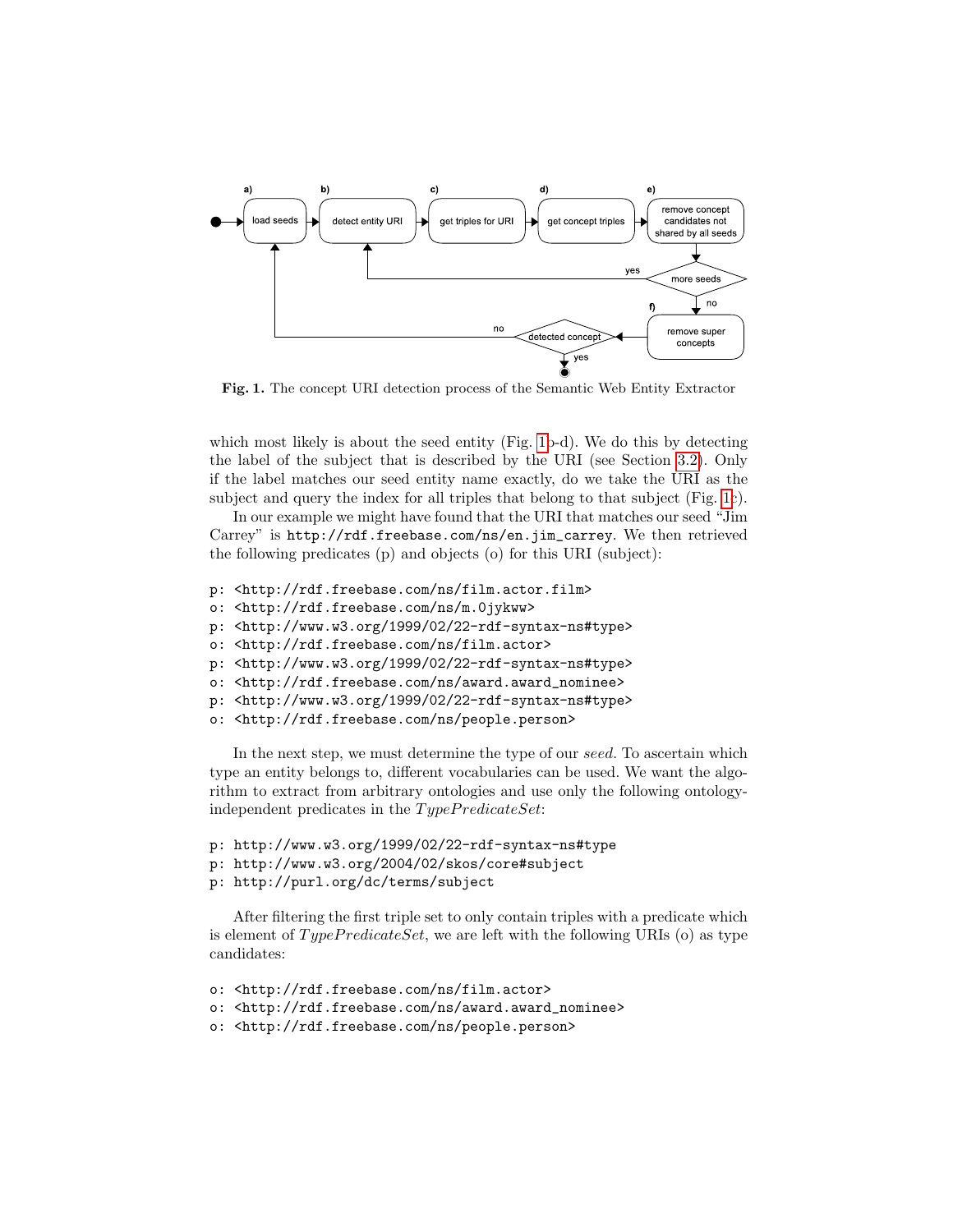We can now process our next  $seed = Joshua$ . We use the same procedure as with the first seed with one difference: when finding the  $seedURI$  for the seed we limit the results to URIs which belong to the same ontology that the first URI is from. This step is necessary for finding the common entity type among all seeds of the SeedSet. For example, if the first seedURI is from DBpedia http://dbpedia.org/resource/Jim\_Carrey and the second one from Freebase http://rdf.freebase.com/ns/en.josh\_brolin their candidate types will not match since both ontologies are likely to use their own terms for the type, i.e. in DBpedia Jim Carrey is of type http://dbpedia.org/ontology/Actor while in Freebase his type would be http://rdf.freebase.com/ns/film.actor.

After processing our second seed "Josh Brolin", and finding its seed URI to be http://rdf.freebase.com/ns/en.josh\_brolin, we can add types to the  $Type CandidateList$  from the following triples:

- p: <http://www.w3.org/1999/02/22-rdf-syntax-ns#type>
- o: <http://rdf.freebase.com/ns/film.actor>
- p: <http://www.w3.org/1999/02/22-rdf-syntax-ns#type>
- o: <http://rdf.freebase.com/ns/tv.tv\_guest\_role>
- p: <http://www.w3.org/1999/02/22-rdf-syntax-ns#type>
- o: <http://rdf.freebase.com/ns/people.person>

After adding the types to the  $Type CandidateList$ , it contains the following URIs:

- o: http://rdf.freebase.com/ns/award.award\_nominee
- o: http://rdf.freebase.com/ns/people.person (2 times)
- o: http://rdf.freebase.com/ns/film.actor (2 times)
- o: http://rdf.freebase.com/ns/tv.tv\_guest\_role

We now want to find all types that all seeds from the SeedSet have in common, that is, we remove all types from the  $Type CandidateList$  that occur fewer times than  $|SeedSet|$  (Fig. [1e](#page-2-0)). After this step, our set is reduced to the two types freebase:film.actor and freebase:people.person:

Our goal is, however, is to find the most precise concept among all seeds. In the final step, we resolve the URIs from the  $Type CandidateSet$  and remove all super concepts from each candidate from the set (Fig. [1f](#page-2-0)). That is we remove all concepts that are objects to the predicate http://www.w3.org /2000/01/rdf-schema#subClassOf for a subject from the  $Type Candidate Set$ . In our example, we can remove freebase:people.person from the set after finding out that freebase:film.actor is a subclass of that concept. Our final detected concept URI is therefore http://rdf.freebase.com/ns/film.actor.

#### 3.2 Extraction of Entities

Fig. [2](#page-4-0) shows the second step of the SWELC in greater detail.

After we have detected the common type URIs for all the seeds from the SeedSet, we can query the index to find more entity mentions and extract them.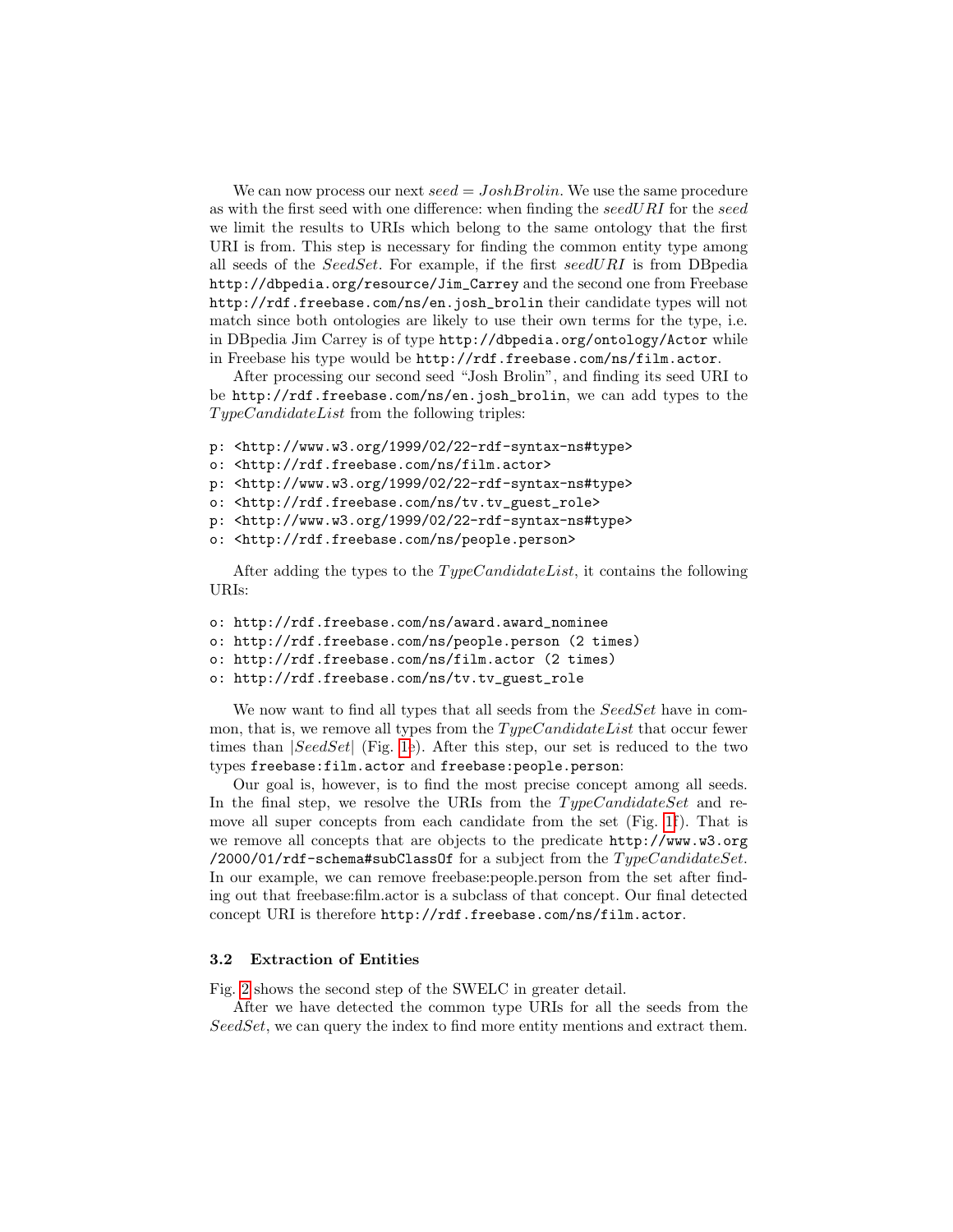

<span id="page-4-0"></span>Fig. 2. The entity extraction process of the Semantic Web Entity Extractor

First we collect an *EntityCandidatesSet*. Fig. [2a](#page-4-0) shows the first method in which we resolve each URI from the  $Type CandidateSet$  and add all subject URIs to the *EntityCandidatesSet*, that have a predicate which is element of TypePredicateSet and have a URI that is element of the TypeCandidateSet as object. In a second step, as shown in Fig. [2b](#page-4-0), we query the index for all combinations of predicates and detected types.

After having collected candidate URIs in the *EntityCandidatesSet*, we need to find the corresponding label for each of the candidate URIs. This step is shown in Fig. [2c](#page-4-0). To retrieve the label, we resolve the entity candidate URI and analyze all triples with a predicate element of  $LabelPredictSet$ . Again, we want to be ontology independent and use only generic vocabulary. The  $LabelPredictSet$ contains the following predicates:

#### p: http://www.w3.org/2000/01/rdf-schema#label

#### p: http://www.purl.org/dc/elements/1.1/title

If we find a label we extract the entity. If there are several labels, we search until we find the one labeled as English ("@en"). If we are not able to find the label by analyzing the entity candidate's triples, we try to guess the label from the entity candidate URI itself.

We perform these steps for each candidate entity in the  $EntityC and idateSet$ and move on to the ranking step when we have processed all candidates.

#### 3.3 Ranking Extractions

Fig. [3](#page-4-1) shows the third and last step of the SWELC in greater detail.



<span id="page-4-1"></span>Fig. 3. The entity ranking process of the Semantic Web Entity Extractor

To rank the entities, we compute the similarity of each extracted entity with the entities from the  $SeedSet$  [\(3b](#page-4-1)). The more similar the entity, the higher the rank. As a similarity function we use the Jaccard similarity coefficient as shown in Equation [1,](#page-5-0) where  $Triples_{seeds}$  is the union set of all predicates and objects (URIs and literals) that were found for the seed entities from the SeedSet and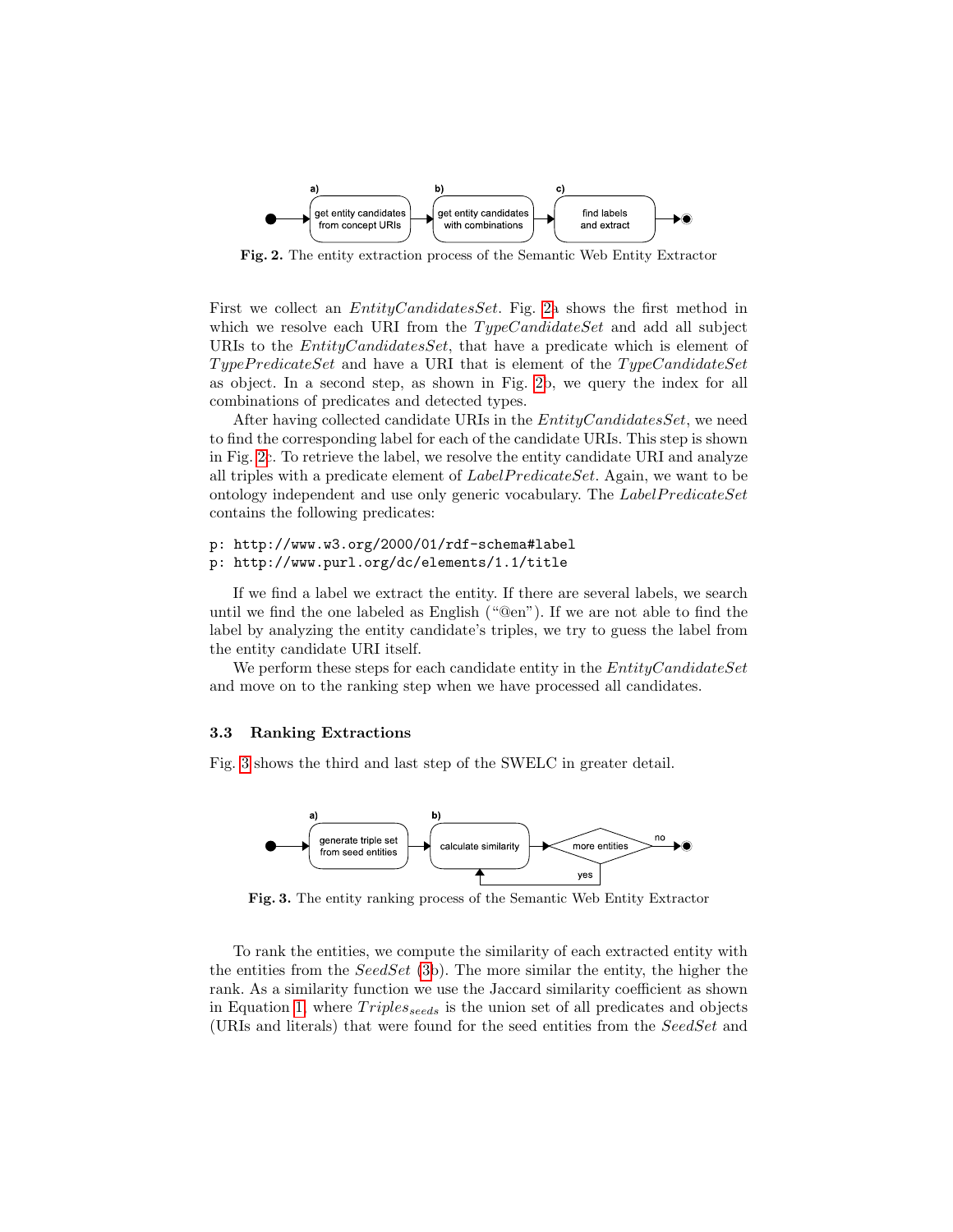$Triples_{entity}$  is the set of all predicates and objects that were found for the entity that is being ranked [\(3a](#page-4-1)).

<span id="page-5-0"></span>
$$
Rank(entity) = \frac{Triples_{seeds} \cap Triples_{entity}}{Triples_{seeds} \cup Triples_{entity}} \tag{1}
$$

The rationale behind this similarity approach for ranking is that ranking should be relative to the entities from the SeedSet. For instance, if we used only comedy actors as seeds, other comedy actors should be ranked higher than other actors. The amount of predicates and objects that comedy actors have in common is usually higher than that of musical actors and comedy actors.

### 4 Evaluation

In this section we evaluate  $\text{SWELC}^4$  $\text{SWELC}^4$ . In all our experiments, we used the API of Sindice.com as the gateway to the Semantic Web.

#### 4.1 ELC on 17 concepts

Fig. [4](#page-6-0) shows the precision of SWELC on a set of 17 different concepts. For each concept, we evaluated SWELC with and without the automatic concept detection step. For each concept we manually assigned over three URIs on average from different ontologies. For the automatic detection step we used four randomly picked seeds and tried to detect a concept with 40 attemps maximum. If nothing was found, we reduced the seed set size to three, tried 40 more times, and so on. Surprisingly, the average precision of SWELC was only about 3% lower when automatically detecting the concept compared to the manually assigned ones. Indeed, for several concepts, automatic detection found better matching concept URIs than we selected manually (e.g for Sports Team).

#### 4.2 Comparison to Related Work

In this section, we compare the SWELC to the two state-of-the-art systems Boo!Wa! and Google Sets. We randomly chose five concepts from different domains which are namely Lake (location), Movie (product), Politician (person), Newspaper (organization), and Airport (construction). As the ELC task is mainly user oriented, we use the precision@k measure for evaluation, which correlates well with the user's satisfaction. We use  $k = 10$  largeley because Google Sets seldom returns more results even in the large result list. For each concept, we evaluated the result lists three times, each time with three randomly selected seed entities. If a system did not produce an answer, we removed an entity and tried again. We also removed the seed entities from the result list since they would be of no help to a user. Table [1](#page-6-1) shows the comparison of the preci-sion@10 values for the three systems across the five concepts<sup>[5](#page-5-2)</sup>. Interestingly, the

<span id="page-5-1"></span> $\overline{4 A}$  demo is available online within the WebKnox project: <http://webknox.com/wi>

<span id="page-5-2"></span><sup>5</sup> Online evaluation on Google Sets and Boo!Wa! was performed in August 2011.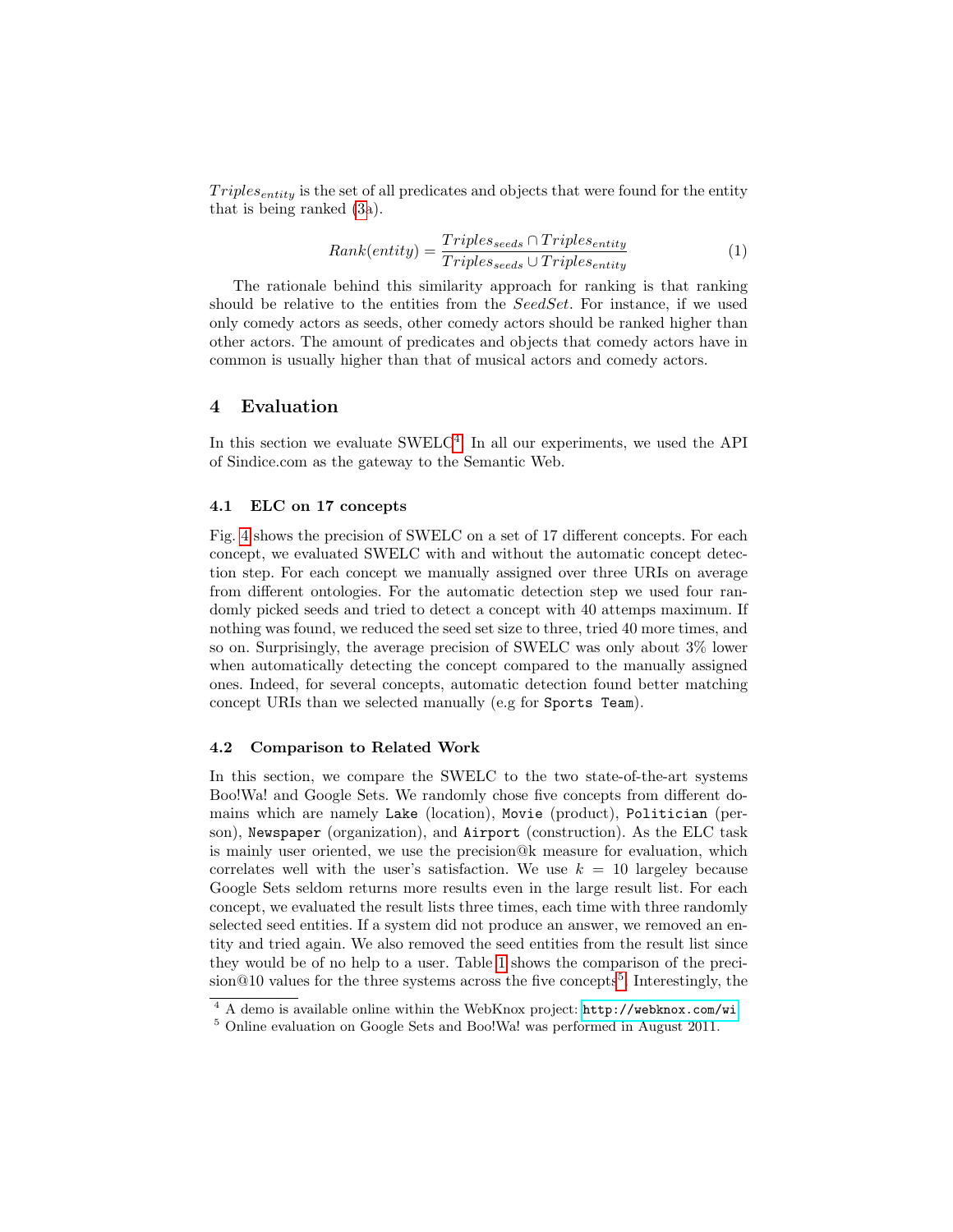

<span id="page-6-0"></span>Fig. 4. SWELC Precision across 17 Concepts

Boo!Wa! system was unable to answer any of the 15 queries with a result list. Google Sets performs well on the popular concept Movie but is overall rather concept dependent. SWELC performs 5% better than Google Sets overall in our evaluation. It is worth mentioning that SWELC returned many more results (up to 6,000 movies for example) than Google Sets. The problem with SWELC is the concept detection. If the seeds were selected properly and the concept was detected correctly, almost all the answers were correct. If a wrong concept was detected, almost all results were wrong. Improving the concept detection will therefore yield much higher precision scores.

|                                    |  |      | $\text{Concept}$  Lake Movie Politician Newspaper Airport  Overall |                       |  |
|------------------------------------|--|------|--------------------------------------------------------------------|-----------------------|--|
| Google Sets $ 0.07 $ 1.00 $ 0.27 $ |  |      | 0.87                                                               | $0.70$   0.58         |  |
| SWELC $\ 0.50\ $ 0.33              |  | 0.33 | 1.00                                                               | $1.00 \parallel 0.63$ |  |

<span id="page-6-1"></span>Table 1. Precision@10 scores across three different ELC systems for five concepts

### 5 Conclusion

We have presented an ELC algorithm that utilizes the vast amount of information stored in the Semantic Web. We were able to show that the system reaches about 79% precision across 17 concepts when instantiated with one to four seeds and outperforms the state-of-the-art systems Boo!Wa! and Google Sets by at least 5% in precision@10. The system can still be improved, especially since the choice of seeds has a strong influence on the generated lists.